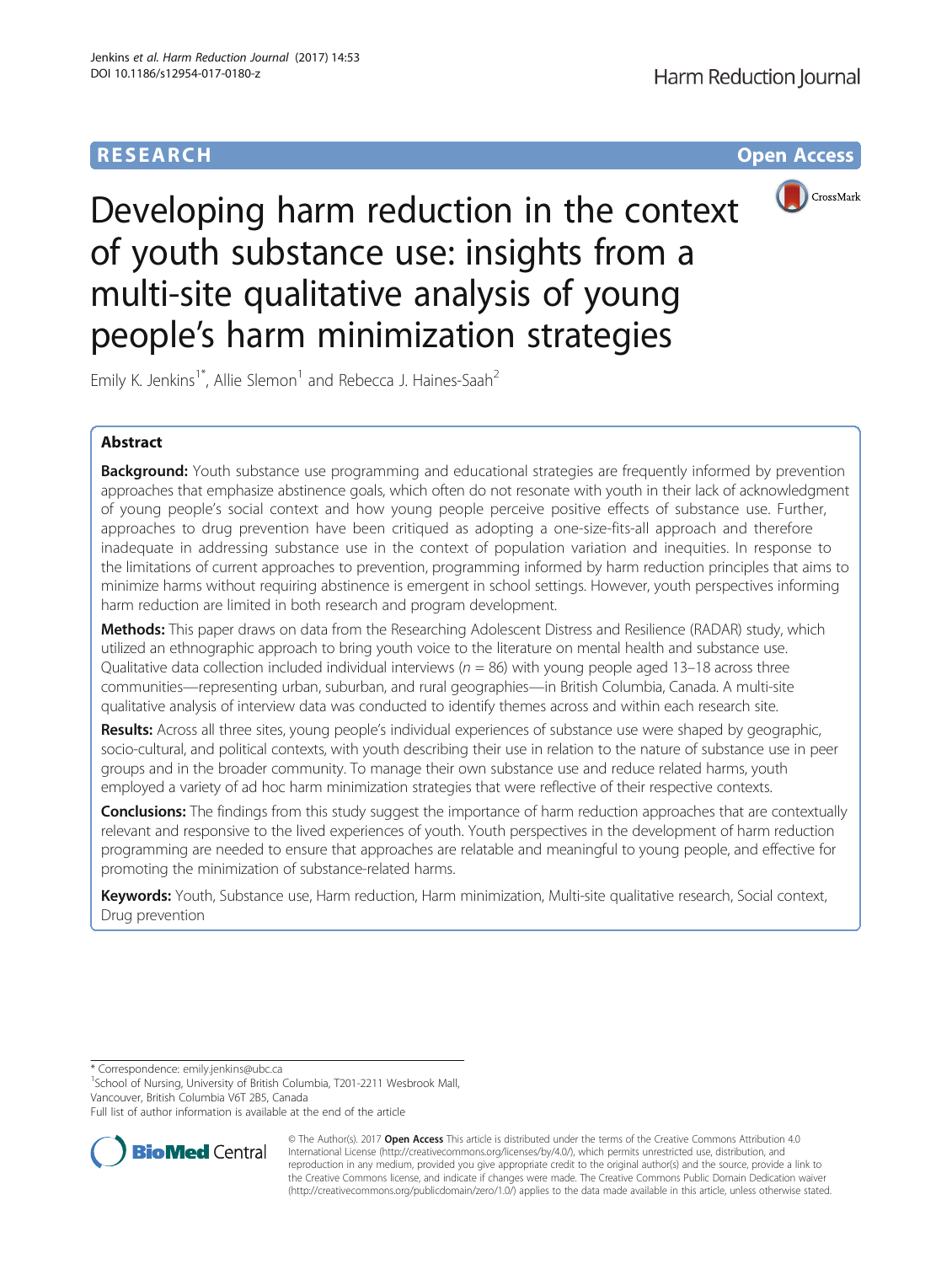# Background

Substance use, including both alcohol and drug use, is identified internationally as a key issue affecting youth populations. The World Health Organization (WHO) reports that heavy episodic drinking is higher among youth ages 15–19 than in the adult population (11.7 versus 7.5%) [[1\]](#page-9-0), and the United Nations [[2\]](#page-9-0) characterizes illicit drug use as a "youth phenomenon", with rates of use increasing through teenage years to a peak in early adulthood. In Canada, prevalence of substance use echoes that of global studies: 40% of youth in grades 7 to 12 reported past-year alcohol use, 17% cannabis use, and 1–4% used other illegal drugs [\[3](#page-9-0)]. The potential health impacts of substance use among youth include injury or death [\[4](#page-9-0)], over-consumption [\[5](#page-9-0)], and consumption of drugs with unknown potency or contents, a growing concern within the context of a "contaminated" illicit drug supply [\[6, 7](#page-9-0)]. Early onset and frequency of substance use in adolescence has also been linked to risk for mental health challenges and increased problematic substance use in adulthood [[8, 9](#page-9-0)].

The health risks and harms associated with youth substance use have prompted a proliferation of universal prevention programs in schools, which predominantly approach substance use through an abstinence and avoidance lens [\[10](#page-9-0), [11](#page-9-0)]. Drug and alcohol prevention has also been utilized to target populations identified as at risk or marginalized (i.e., indicated prevention), including youth in the foster care system [\[12](#page-9-0)], LGBTQ youth [[13](#page-9-0)], and youth in racialized communities [[14](#page-9-0), [15\]](#page-9-0), for example. Some evidence has demonstrated that indicated prevention approaches applied to particular youth contexts may reduce frequency or amount of use [[16](#page-9-0), [17\]](#page-9-0); however, prevention programs have been critiqued for their narrow focus on preventing or avoiding use, as opposed to equipping youth with skills in identifying and mitigating harms that may occur within the context of choosing to use [[18, 19](#page-9-0)]. Bok & Morales [[20\]](#page-9-0) argue that in social contexts in which drug use is positively reinforced by peers, and in which youth endorse positive effects of drug use, abstinence and prevention approaches to drug education are "a form of denial, by adults, about the actual behaviors of teenagers and young adults" (p. 94). Further, prevention programming frequently presents alcohol and drug information in a manner that may not resonate with the intended youth audience, for example highlighting potential negative consequences as a deterrent strategy or "scare tactic", rather than acknowledging and addressing social contexts of use [\[21](#page-9-0), [22\]](#page-10-0). Prevention approaches also fail to acknowledge that youth frequently use substances for pleasure and enjoyment of intoxication, instead framing substance use as a sign of distress or lack of common sense [[23](#page-10-0), [24](#page-10-0)]. Consequently, youth perspectives on current substance use prevention programs demonstrate a lack of trust in formal sources of alcohol and drug information, with higher trust in information from peers [[22, 25\]](#page-10-0). Drug education programs such as D.A.R.E. (Drug Abuse Resistance Education), which are led by adult authority figures such as police officers and centre fear-based messaging, are widespread yet are unrelatable to young people in their mode of delivery and ineffective at minimizing substance use harms [[26, 27](#page-10-0)].

Contemporary harm reduction emerged in the early 1990s, but is still a nascent, alternative orientation to youth substance use programming. This approach holds potential to address some of the shortfalls of existing prevention programs, although it remains contentious in the context of youth substance use and has not been widely studied within this population [\[17, 19\]](#page-9-0). Harm reduction includes abstinence goals, but is based on a philosophy of "starting where the user is at" and "offers a pragmatic yet compassionate set of strategies designed to reduce the harmful consequences" [\[28\]](#page-10-0) (p. 779) of substance use for both the substance user and the broader community. Given this, it can be directed across the spectrum of substance use and may be applied at the individual, community, or societal level [[29](#page-10-0)]. In addressing minimization of harms within the context of use, the philosophy of harm reduction differs from traditional approaches of prevention and abstinence, which have been largely oriented at reducing or preventing use altogether. Harm reduction approaches to youth substance use, while still limited in practice, have started to emerge in school settings in response to criticisms of prevention programs as ineffective for engaging youth in meaningful dialogues on substance use and for failing to acknowledge and tailor messaging and approaches to variations in youth contexts [[26](#page-10-0), [30](#page-10-0)]. Examples of recent harm reduction approaches in schools include SHAHRP in the UK [[31](#page-10-0)], DEVS in Victoria, Australia [[32](#page-10-0)], and SCIDUA in Eastern Canada [[33](#page-10-0)], all of which aim to increase substance use knowledge and target the reduction of associated harms rather than frequency or amount of use directly. Each program has resulted in safer attitudes toward substance use, and reduced incidents of harms associated with alcohol and drug use, providing an evidence base for shifting the framework of school-based substance use education from prevention to harm reduction.

Outside of programming specifically directed to vulnerable youth and youth using injection drugs (e.g., [[34](#page-10-0)]), youth perspectives on harm reduction are frequently absent from the conversation informing these approaches [[21](#page-9-0), [30](#page-10-0)]. With limited research centering youth experiences of and perspectives on drugs and alcohol, educational strategies for addressing the harms of youth substance use risk continuing with a top-down approach that is not informed by or relevant to youth context [[22](#page-10-0)]. In this article, we take an initial step at addressing these important gaps,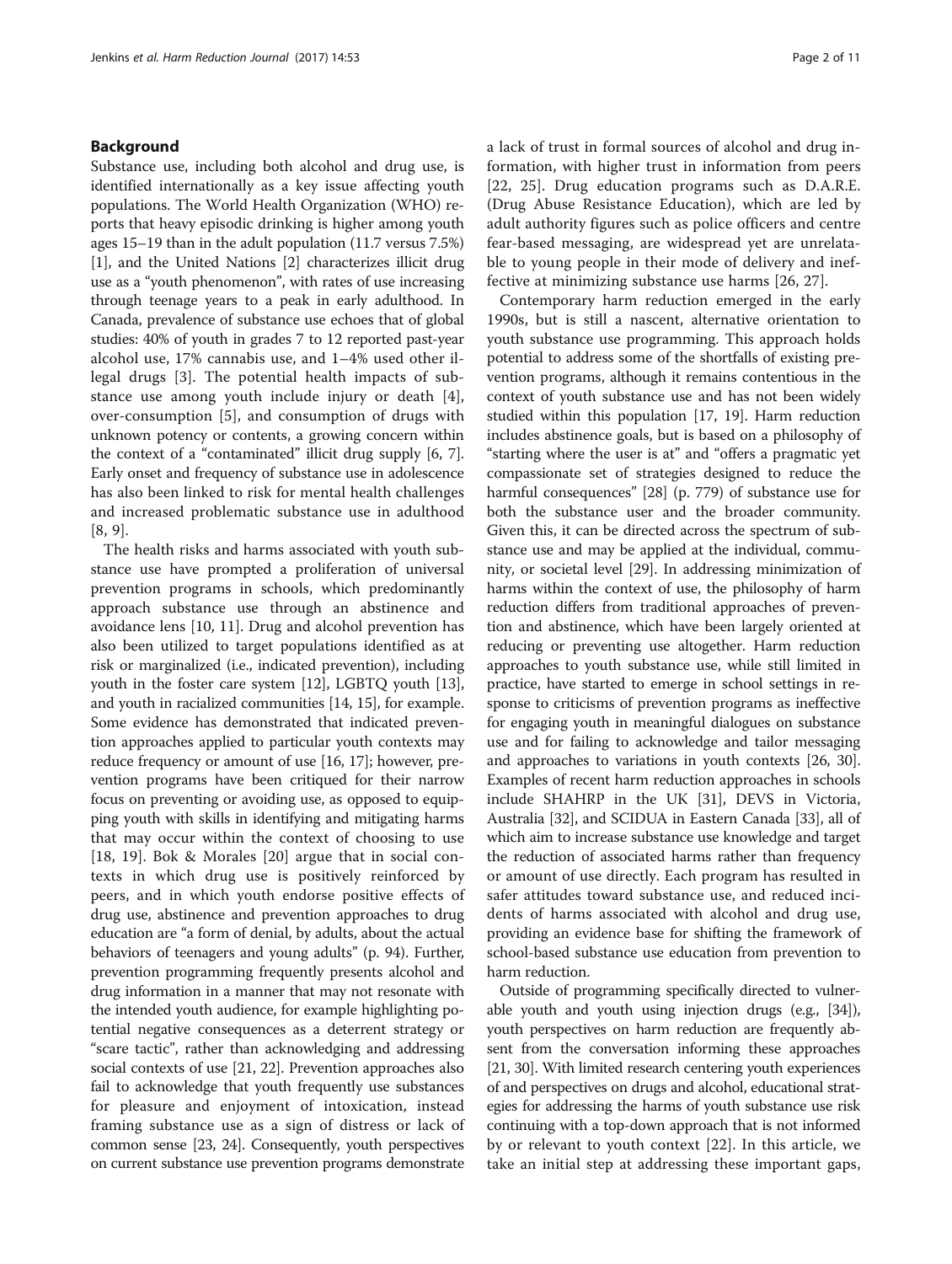presenting findings from the Researching Adolescent Distress and Resilience (RADAR) study, a qualitative study involving youth across three communities in British Columbia (BC), Canada. By presenting a multi-site qualitative analysis of youth reflections on the social and community contexts for their experiences of substance use and on their own harm minimization strategies, this study brings youth perspectives to the harm reduction literature and speaks to the importance of contextually relevant harm reduction programming.

### Methods

The analysis reported in this paper draws on data from a qualitative study conducted in BC, Canada, from 2012 to 2014. The RADAR study used ethnographic approaches including participant observation and field notes and individual interviews to bring youth perspectives to the mental health and substance use literature to inform policies, practices, and programs targeting adolescents. Ethnographic approaches were selected because they support comprehensive understandings of participants' beliefs and behaviours as well as an understanding of the context within which these were established [\[35](#page-10-0)]. Data analysed in this article were drawn from individual interviews that were conducted with 83 young people ages 13–18. Data collection occurred at three research sites across the province, representing urban, suburban, and rural geographies. The sites were selected to represent diversity in geography, community history, societal and cultural factors, and demographics. This paper presents a multi-site qualitative analysis of all three study sites, which are described in detail below.

### Study sites

The three research sites are identified by pseudonyms—The City, The Valley, and The North—to protect the confidentiality of study participants and members of their communities. The City is a large urban centre with a population of approximately 604,000 within a metropolitan area of just under 2.5 million [\[36\]](#page-10-0). The City is culturally and ethnically diverse: 48% of the population are first-generation immigrants, and over half are a visible minority including 27% from Chinese descent [\[37](#page-10-0)]. The City's leading industries are tourism, trade, and film. The per capita alcohol consumption in The City was 8.60 l in 2015, though varies widely by neighbourhood (3.31–16.79); the particular neighbourhood from which the participant sample was drawn was close to The City mean [\[38](#page-10-0)]. Rates of drug use by region are not available in BC, but drug-related hospitalizations provide a measure of substance use-related harms and are reported at 40.2 per 100,000 in 2015 in the study neighbourhood (40.2–427.38 in The City) [\[39](#page-10-0)].

The Valley is a suburban city with a population of approximately 133,000, located proximally—within 75 km—to a large urban centre [[36\]](#page-10-0). Seventy-three percent of The Valley's population is religiously affiliated, with Christianity and Sikhism as the two most prominent religions—a contrast to The City, in which only 50% of the population identifies as religious [\[37\]](#page-10-0). The Valley's ethnic composition is predominantly of European descent (64%), with a large South Asian community (22% of total population; 76% of visible minorities). Punjabi is spoken in one fifth of house-holds [\[37\]](#page-10-0). Over one quarter of the population are firstgeneration immigrants. The main industry in The Valley is farming, with most of the municipality's land zoned as agricultural. Per capita alcohol consumption in The Valley was 6.57 l in 2015 [[38](#page-10-0)], and drug-related hospitalizations were 189.3 per 100,000 in this same year [\[39](#page-10-0)].

The population of The North is approximately 4800, including individuals living in town, on surrounding First Nations reserve land, and more rural areas [\[40](#page-10-0)]. In addition to the individuals living on reserve land, 27% of the population in town identifies as "Indigenous" or "First Nations", in comparison to 2–3% in The City and The Valley [[37\]](#page-10-0). The North's main industries are forestry, mining, and agriculture. Per capita alcohol consumption in the local health area in which The North is situated was 9.86 l in 2015 [\[38](#page-10-0)], and drug-related hospitalizations were 175.6 per 100,000 [[39](#page-10-0)].

### Data collection

Ethics approval for the study was obtained through the University of British Columbia, and permission was granted from the respective school districts in each community. Each study site had one affiliated high school and youth were recruited through flyers posted within the school and through the assistance of school and community staff. Recruitment efforts were directed at ensuring a diverse sample of participants with respect to age, gender, ethnicity, and experience with mental health or substance use issues. To protect privacy and support confidentiality, youth provided their own consent to participate and did not require parent/guardian permission. Individual interviews were conducted by members of the research team on-site at each school in a private space. Interview questions aimed to elicit participant accounts of emotional distress and resilience as well as the contextual factors shaping these experiences. Interviews began with a grand tour question with probes used to gain further depth and clarity as necessary. Interview length ranged from 30 to 120 min and participants were given \$20 CAD honoraria to acknowledge their time and contributions. Interviews were subsequently transcribed, with pseudonyms used to protect the confidentiality of participants.

The demographics of study participants were as follows: In The City, 29 youth participated in the study: 14 females, 13 males, 1 "non-binary identifying", and 1 who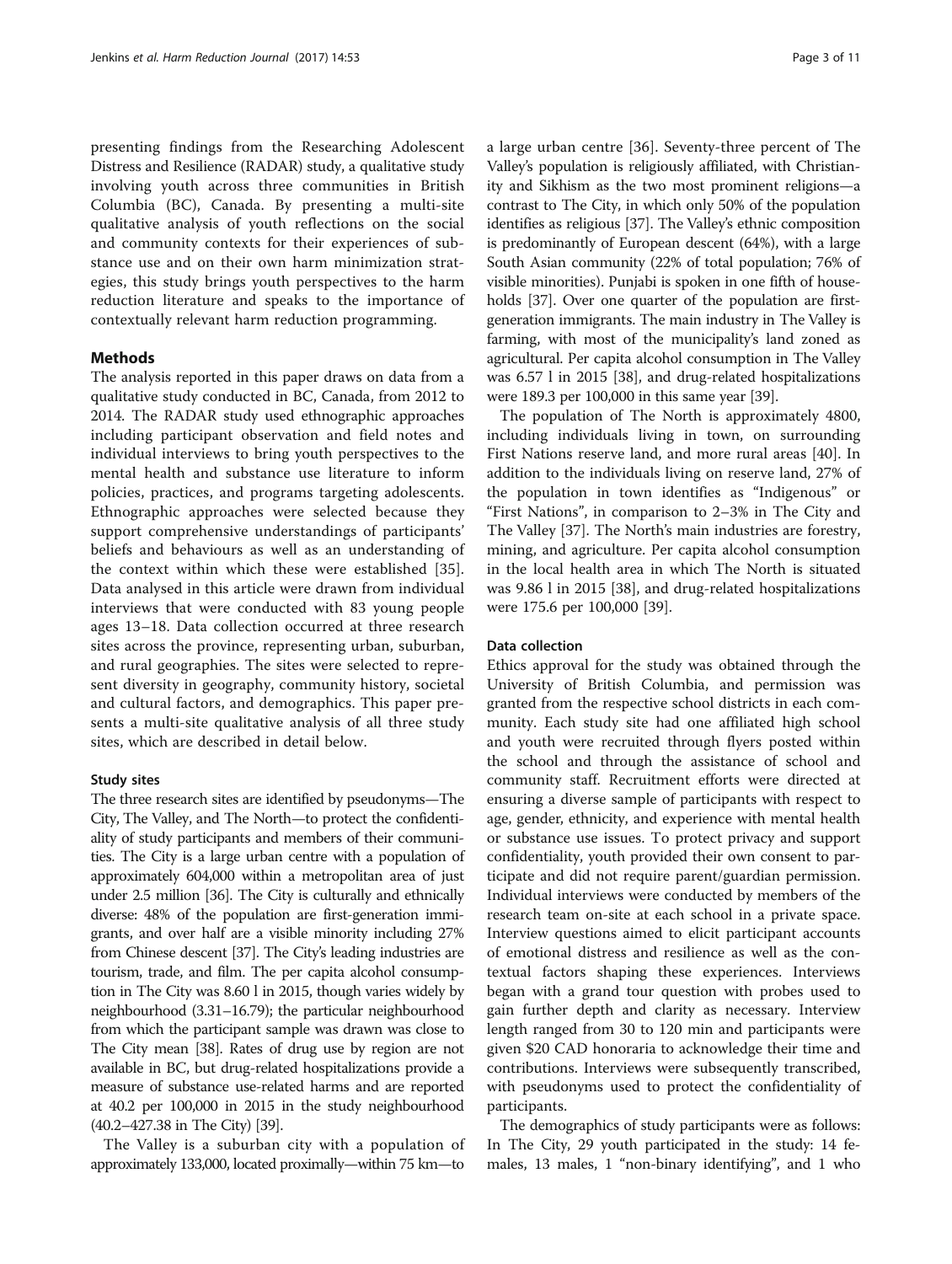intentionally left the gender information blank; 16 participants identified as "White"/European, 5 multi-racial, 3 Asian, 1 Latin American, 1 West Asian, and 3 did not provide details. In The Valley, 27 youth participated: 13 females and 14 males; 12 participants identified as South Asian, 11 "White"/European, 1 "Black" (e.g., of African or Caribbean descent), 2 multi-racial, and 1 Asian. In the North, 27 youth participated: 14 females and 13 males; 16 participants identified as Indigenous (encompassing youth who self-identified as "Aboriginal", "First Nations", and "Indian"), 4 "White"/European, 4 multi-racial, 2 Métis, and 1 did not provide details.

# Data analysis

All interviews were transcribed and a thematic analysis was carried out to identify emergent themes. RADAR team members collaboratively generated 15 broad codes that captured youth experiences and reflections on mental health, substance use, and resilience. In this article, we primarily draw from the Substance Use code; as codes were not mutually exclusive, the Substance Use code also captures participants' reflections on the intersections of substance use with the themes represented across the other 14 codes such as Social Connections and Trauma and Stressors. Substance Use included all participant references to alcohol, tobacco, cannabis, and other drug use as related to participants' own experiences and those of friends and family. This code also captured participants' reflections on substance use in their schools and communities more broadly.

The multi-site qualitative analysis undertaken for this paper builds on Herriott and Firestone's analytical approach to case study data that spans more than one setting [[41\]](#page-10-0). The authors argue that this approach can enhance the rigour of a study, while preserving depth and contextualization of research findings. In application of this approach to the qualitative data in this study, we seek to extend the application of multi-site qualitative analysis to ethnographic interview data from three geographical sites. Following thematic coding of all study data, analysis for this paper began with a within-site thematic coding and analysis of the Substance Use code for each of the three research sites [\[42\]](#page-10-0). Distinct analysis of data from each study community allowed for the preservation of the shared participant experiences and narratives within each site and ensured in-depth description of the ways in which substance use was uniquely situated [[41\]](#page-10-0). Subsequently, a between-site analysis was conducted in which emergent themes were compared to uncover patterns across sites; through this analysis, the research team identified two broad themes at the level of the entire study population: youth context and experiences of use, and substance use management. To avoid "context-stripping", in which research findings are removed from their local contexts, a second withinsite analysis was conducted following the identification of themes to ensure that findings remained locally and contextually grounded [\[43](#page-10-0)].

# Results

Findings from our multi-site qualitative analysis illustrate the ways in which youth in each of the three sites took up informal harm minimization strategies based on the context of substance use in their peer groups and communities. The findings are reported separately for each of the three research sites in order to highlight location-specific themes. For each site, we provide contextual descriptions of the community and social settings in which youth substance use was situated, as well as participants' experiences of substance use. We then present the strategies that youth employed to manage and minimize the harms of their own substance use.

## The City

### Context and experiences of use: parties and popularity

Youth participants in The City described a peer and school context in which substance use was not the norm. Many participants stated that they did not drink alcohol or use drugs and those who did engage in personal use described occasional or infrequent use of alcohol or cannabis. For example, one participant describing cannabis use stated: "it's like drinking, you do it once every three months, not at the same time of course." When participants did consume alcohol, it was almost exclusively in the context of parties. In describing a typical party, many participants characterized the event solely through substance use: "a lot of drinking", "get piss assed drunk and do stupid things". For many youth, partying was synonymous with substance use; for example, one participant referenced friends who "party a lot…by party I mean like, they drink." The connection between parties and drinking was understood as not only a school norm, but also a cultural norm: as one participant reflected, "it seems like a typical high school experience."

Of all the substances discussed by participants, what the participants referred to as "hard drugs"—including drugs such as cocaine and methamphetamine—were used the least in their school and peer group. Many interviews suggested this form of substance use was outside of shared social expectations in the youth community. As one participant stated:

There's always a rumour that someone snorted a line of cocaine or something and you're just like "someone did that?" Like, "sorry this isn't like the Bronx or something. We usually don't do that here." That kind of stuff, that's really a shock…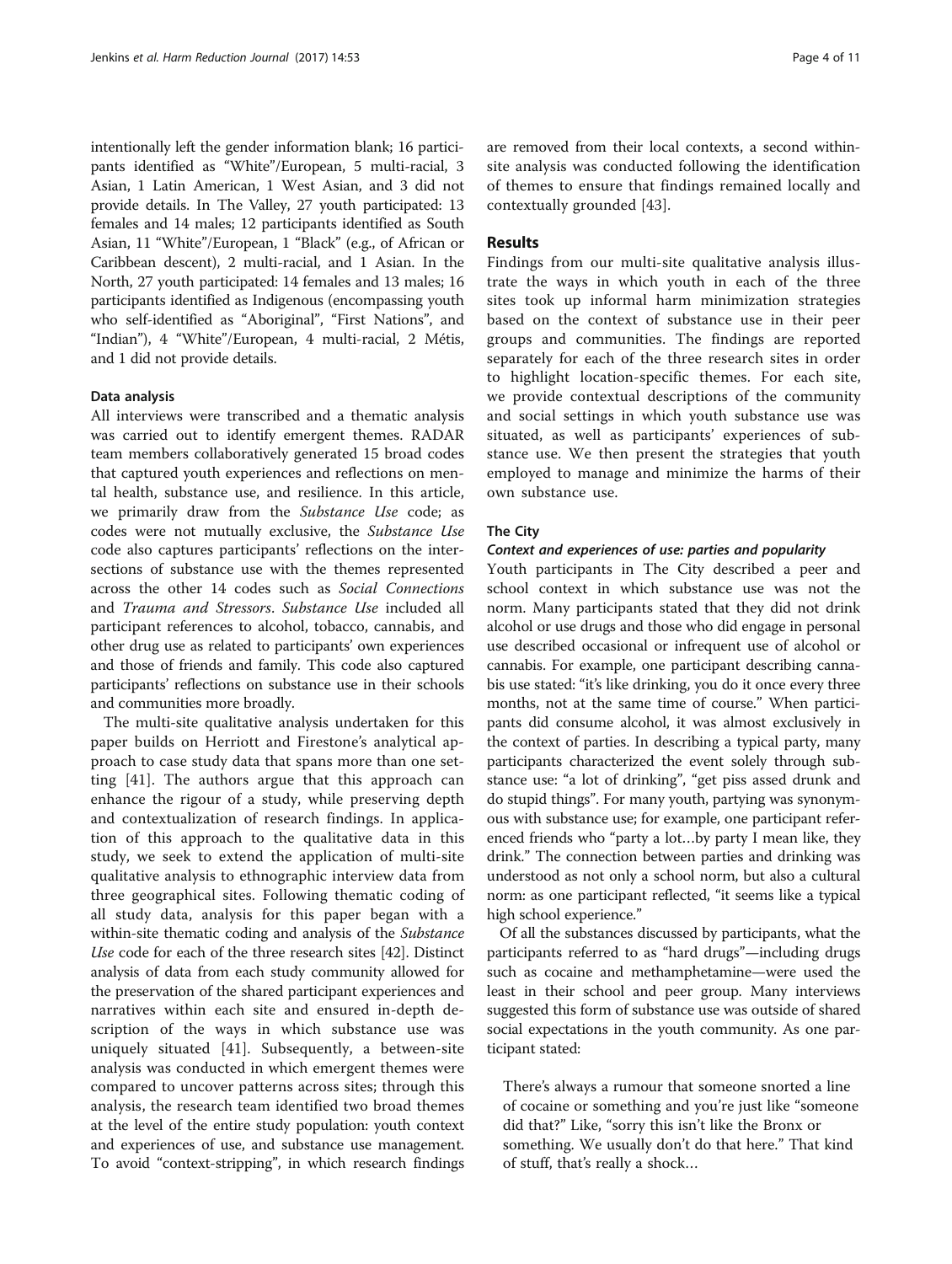Participants often described individuals who did use hard drugs as "popular" or "cool"—one participant speculated that a friend who frequently talked about drug use was simply "trying to be all cool and everything", though did not believe that this friend actually used substances. Yet despite the social cachet of substance use, individuals who did use drugs were frequently described by participants in negative terms. Substance use was viewed as an indicator of low intelligence—"the people who do that generally aren't the smartest"—or connected with adverse outcomes in adulthood such as homelessness and mental illness—"crazy people" or "hobos". One participant described an incident in which a classmate was bullied online regarding her "drug addictions", demonstrating that despite associations of drugs with a popular crowd, the use of hard drugs was not socially endorsed.

In contrast, cannabis use was reported by many, and frequently described in positive terms: "quite nice", "just makes you happy". Participants regularly invoked the neighbourhood, city, and provincial context as explanatory for its ubiquity: "weed is everywhere, this is [name of neighbourhood]", "this is [The City], lots of kids smoke weed", "it's BC, it's peaceful, everyone smokes weed." Many participants explained that peers were often relatively open about their use—the prevalence of cannabis use was known throughout the school, and peers were described as smoking across the street from the school (in order to be technically off of school grounds) in plain view. In the context of commonplace cannabis use, many youth characterized substance use education as equating the harms of different drugs including cannabis, which was not reflective of youth perspectives. This lack of clarity in messaging led one young man to reflect:

They make weed sound so bad, and then when people find out that weed's not that bad, they think all drugs are not that bad, so then they go into the drug thing, and they think that all drugs won't change them, but those other drugs change you.

For youth, exaggerating the effects of some substances resulted in the minimizing of harms of others, and participants in The City called for honesty in describing the relative harms of substance use.

Substance use management: staying away and limiting use Youth in The City predominantly maintained their own substance use limits through the strategy of staying away from contexts in which these limits may be exceeded by those around them. This involved both physical and social positioning to avoid particular events or peer groups. Participants described choosing to attend certain parties, while avoiding other "more intense ones" at which drugs may be present or alcohol use may be increased. One participant stated that young people in her peer group who she termed "the average people"

will have their own couple parties, but there'll be alcohol but there won't be any drugs. So that one's fine, I'll go to that one—but the other ones, you've got the popular people from different schools all going, and then you get a lot of those sort of people together and just generally isn't a good idea.

Many participants who drank alcohol in moderation described attending and enjoying parties in which alcohol was present, but stayed away from contexts in which peers may "drink a lot and go overboard." In addition to avoiding spaces of alcohol and drug use perceived as excessive may occur, participants also described staying away from individuals and social groups who used certain substances or had a particular pattern of use. One participant described that after a former best friend "turned to cocaine", she felt that she "was not part of that crowd whatsoever, so [she] just left them all." Staying away was articulated as a strategy for avoiding particular substances or patterns of substance use, but also for forming an identity as an individual who uses within the socially acceptable limits—as one participant stated, "I've noticed the people that do that, and the people that don't do that…and who do I wanna be?" Staying away was viewed by youth as a form of self-protection from perceived harms, including getting "caught" by parents or caregiver, or experiencing negative effects, which were often described in non-specific terms: "like a zombie", "you get messed", "changes your brain". Additionally, staying away also served to reinforce belonging in groups that share use patterns and perspectives on substance use—very few participants described having friends or social groups who used differently from themselves, and those who did described the isolating impact of this difference. One participant whose friends used but did not use himself stated "there's so many things I don't know about them"; conversely, one participant who smoked cannabis and described coming to school "baked" stated "people look—they treat you different of course." For youth in The City, a predominant strategy for managing substance use was staying away from particular contexts—both parties and peer groups—that young people perceived as having potential for substance-related harms.

When participants in The City chose to use substances, most utilized the strategy of limiting their own use: using in moderation (in frequency or amount) and intentionally selecting the types of substance used. Many participants described the approach of moderation to drinking or smoking cannabis, for example limiting alcohol consumption to "once every like three months or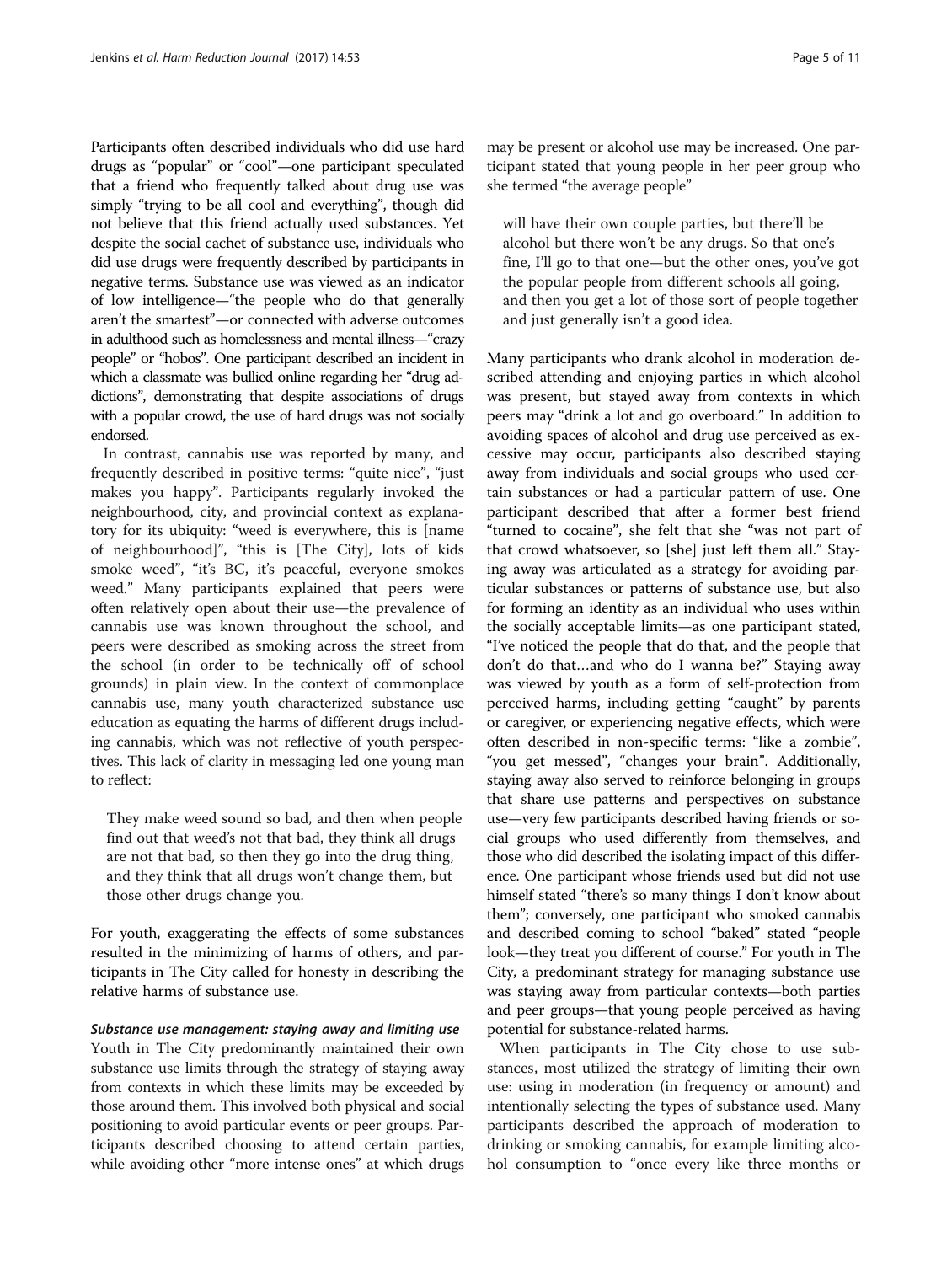once every six months, which amounts to pretty much never." Another participant described himself as "not really that much of a drinker" and stated that at parties he "might have a beer or something." Youth also avoided particular substances while continuing to use others frequently, this involved using alcohol and cannabis while avoiding "hard drugs". One participant shared:

I personally smoke weed sometimes on the weekends, I'm not going to lie, I've never done other drugs… Then there's also like the kids doing coke and all this stuff but I'm not into that, my friends are not really into that. I know some people that do this stuff but it's not my thing, it's not my life, I don't really care. There's this drug that people do, I don't really know these people, but it's like meth, and it's like in five years you're gone, I mean it's messed up.

As in this example, many participants cited concerns about potential harms as a primary reason for not using particular substances. Participants did not explicitly draw on formalized sources of drug education, such as at school or in the community, in informing these choices. Rather, knowledge of these harms was often drawn from witnessing individuals in the community who the participants interpreted as being negatively impacted by drug use. For example, one participant who smoked "a lot of weed" but chose not to use other drugs described seeing individuals in a particular neighbourhood in The City:

…whenever I see those people…like one girl's just standing there and she's hitting herself in the head or something, like saying "get out of my head, get out of my head" smashing—it's like "oh my God! Don't do drugs." It's like a warning: "Don't do drugs. You end up messed up."

# The Valley

# Context and experiences of use: social divisions and peer influence

Youth in The Valley described their social context as stratified on the basis of substance use. Despite many participants reporting substance use as widespread in the school, many others stated that they "don't really know anybody who uses" or described themselves as "sheltered". Interaction between those who used substances and those who did not was limited: "It's mostly those guys dating those girls that are into that kind of stuff I guess." Participants described "rivalries" and "tensions" between the two groups, and one youth stated, "most of us just kinda wanna get through high school and never wanna see some of these kids again… 'cause we're going to be going on to university while they're still here doing drugs." As in this example, participants

who did not use substances tended to hold strong negative views of peers who did use, characterizing substance use as a "stupid decision", and individuals who use as "bad" or "dangerous". One participant in describing the two "completely separate" groups of the school's social scene differentiated between those who are "all clean, they're all good, they don't do drugs" and "the 'bad' people…the bad part of school". Participants who formerly used substances but had since stopped drew on similar descriptors in discussing their own previous use. One participant explained, "I was going down a really rough road" before becoming "all clean"; another participant commented "I did a lot of stupid things, and boy…I'm glad that I'm out of it." Many participants associated substance use with violence, describing individuals who use substances as "always starting fights" and carrying weapons. Youth who previously used substances also endorsed this association of alcohol and drug use with other behaviours such as bullying or stealing cars, however contextualized their history of use as a coping strategy for managing "extreme stress" and other difficult emotions. Some individuals who did not use substances suggested that drug use may be a "bad way to cope" but many struggled to make sense of their peers' substance use: "…other kids are blatantly bad like drugs and alcohol and that kind of thing, right? Fights for no reason."

Though participants described distinct social groups and limited interaction between youth who used substances and those who did not, the danger of being influenced into using was viewed as a present and real concern. Individuals who used substances were frequently described as "bad influences" by those who did and did not use alike. However, substance use, described almost exclusively in negative terms, was not itself viewed as appealing or tempting. Rather, participants suggested that proximity to individuals who used substances was a risk factor for being influenced to use:

There are some students out there, probably aren't the best of friends they could be…So we just feel safe being in that group away from friendships that could be dangerous…Like it could lead to things in a friendship, that maybe you wouldn't've gotten yourself into? Things like, I guess, like smoking and drugs and things like that…There could be some people that could cause you to go down a road like that.

While one participant suggested that individuals who use drugs "recruit"—"they might meet the little kid at the gym…and slowly get them to smoke marijuana"—most participants described this potential for negative influence in non-specific terms. One young man described his own introduction to substances use as "I guess I just met more people and started smoking weed with these people",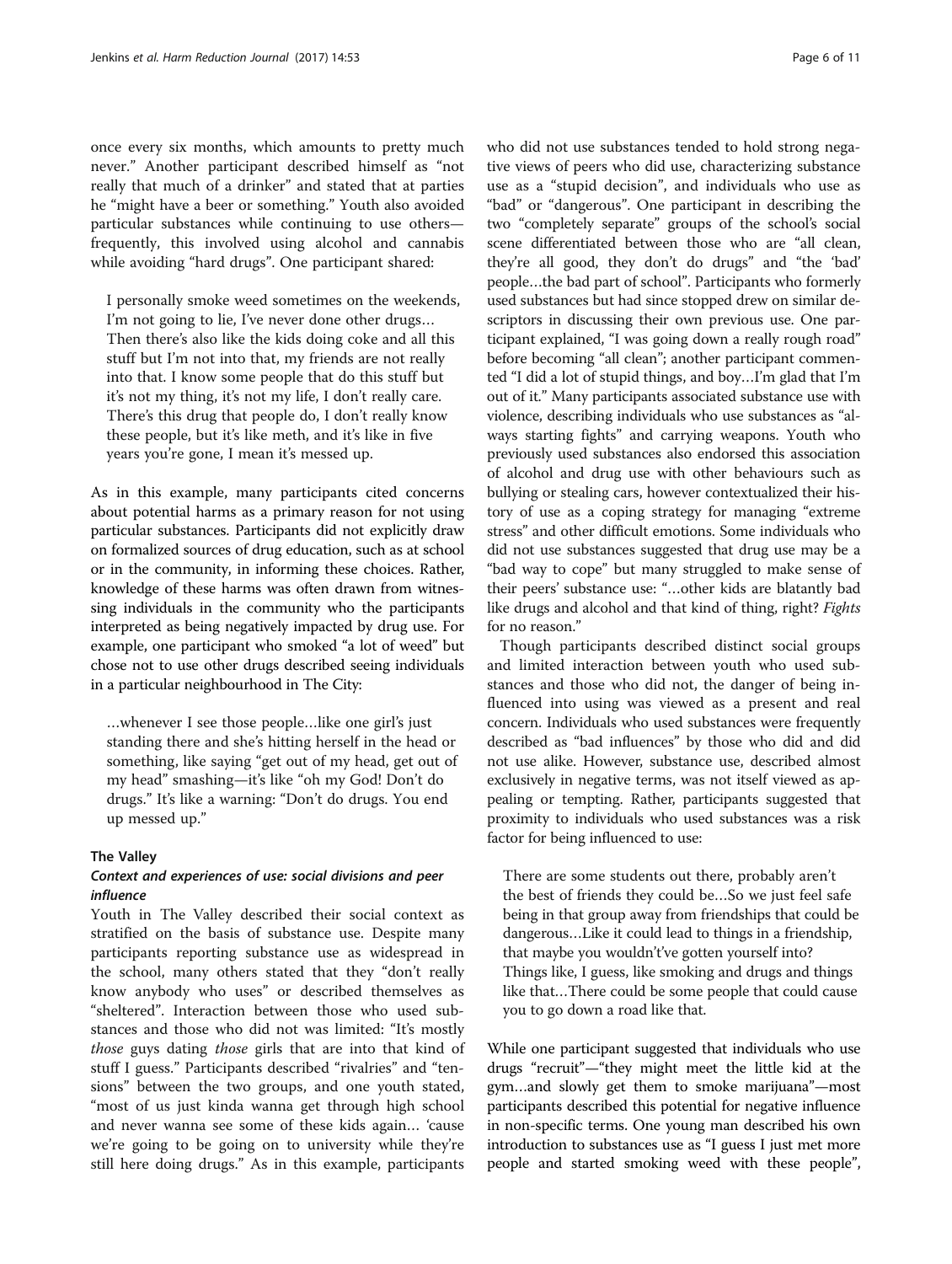while another participant who did not use speculated that others are influences: "maybe someone, a relative or some friend, who is just like 'oh yeah, he's doing that, should I do that now?'" Many youth expressed concern regarding the potential for being influenced to use substances, and fear of this influence reinforced social divisions between social groups.

# Substance use management: social avoidance and positive influence

In accordance with the common perception of substance use as harmful and "dangerous", many participants in The Valley made efforts to minimize potential harms by avoiding individuals and social groups who used. Many participants described evading friendships with people who used substances, and one individual stated that he kept his distance from "these kids" in the hallways. Avoiding individuals who used substances and fostering relationships with peers who did not use gave many participants a sense of belonging: "we have similar values… so that's really what's drawn us together as friends." One participant described breaking up with a partner due to his substance use, while another participant shared that she would avoid entering into romantic relationships with someone who might "pull me down to a lower level." Participants consistently viewed friendships with peers who did not use as protective from the perceived harms involving substance use, and avoided interaction with individuals characterized as "bad influences".

When youth did engage with peers or friends who used substances, they often attempted to exert what they viewed as positive influence. Among participants who both used and did not use themselves, they described encouraging friends to stop or reduce their use. One participant shared: "In grade 10, my friend was going to start dealing, and me and my friend just took him into a corner and beat the crap out of him. We're like 'what are you doing?' So he didn't deal." Another participant stated that even in the context of his own substance use, "I try to be the best influence I can…I try to be a big brother sort of person to other people, making sure they're making the right choices." These "right choices" included not using at school, and using only certain drugs. Attempts to influence friends or partners' substance use were not always successful: participants who used substances described lying to partners about their use or experiencing relationship difficulties. One individual who smoked cannabis stated that her boyfriend "wants me to respect the fact that he doesn't like it, so I shouldn't do it either" but had not stopped her use. In addition to youth reflections on the influences of peers, some participants viewed teachers as having the ability to positively influence youth. One participant stated "if they're just comfortable talking about it normally with students, they'll feel that they can actually ask questions about it, right?" However, youth described teachers as not consistently confident in discussing substance use with students.

# The North

# Context and experiences of use: boredom and availability

Substance use in The North was described by participants as commonplace among their peers, and most participants in the study used alcohol or drugs. Youth described the predominant influence for substance use as boredom. The North was described as having few services, activities, or spaces for young people, and most participants repeated the refrain of "there's nothing really to do". In the context of this boredom and lack of opportunities, participants regarded substance use as an activity itself—one participant stated, of cannabis, "it just gives me something to do". Many participants echoed this notion, listing alcohol and cannabis use as the primary activities for "kids our age". For example, one participant stated, "All there really is to do in this town is drink, smoke pot, and get into trouble." Some participants were able to identify alternate activities, such as sports, as providing a relief from boredom and "help[ing] keep away the alcohol", however, explained that these opportunities remain limited, and only beneficial "if you are athletic". Youth described engaging in substance use as an activity to do on one's own, with small groups of friends, and at parties. One young woman described a typical Friday night as "hanging out with friends, smoking up, and drinking…we find ways to entertain ourselves", while a young man described his primary activities as watching TV or "once in a while I just go walk around, whenever I drink".

The participants also described the environment of The North, as well as its lack of available activities, as a factor in the context of youth substance use. Youth described substance use as visible and prevalent in their community: "You go into town on Main Street, and you see people sitting there, bottles and bottles of alcohol and drugs." While some participants described finding it easier to avoid substance use on the First Nations reserve, as the area's only liquor store was located in town, others noted "a lot of drug selling and drinking that goes on on Rez". Participants described relatively easy access to alcohol in both locations from "whoever's willing to boot [provide alcohol to minors]". One participant's narrative addressed the inter-generational impacts of alcohol availability, as adults who "have already went downhill" in turn sold to young people: "The alcoholics in town, they don't care—like, 'if you're going to support for my next bottle, then hey, I'll get you yours'". In the context of inter-generational use, many participants grappled with the narrative of substance use as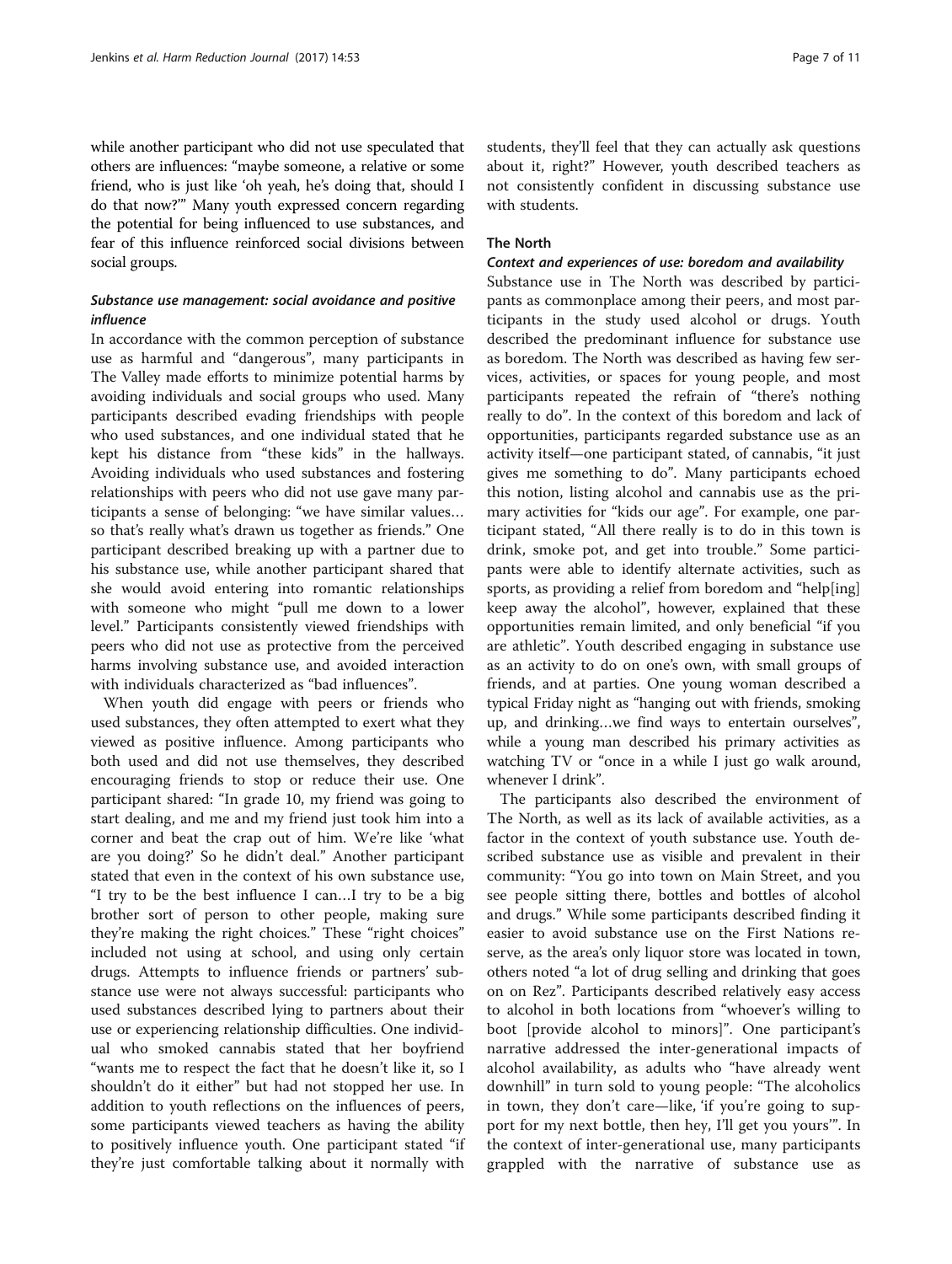inevitable in The North. While some participants actively rejected this narrative for themselves, others spoke to the distress of identifying their own use as consistent with this societal narrative. As one 17-yearold First Nations participant stated: "I wish I didn't skip—flunk out on school and, and just become one of those reserve Indians that just party around, smoke weed and whatnot."

# Substance use management: using selectively and reducing use

In The North, harm minimization strategies predominantly arose from witnessing and/or experiencing negative effects of substance use. Some participants described personal experiences of substance use that contributed to their desire to use differently. For example, one participant shared: "I went on a complete binge, never going to do that again. I can see why a lot of people are messed up from drinking so hard core, really harsh on your body." For other participants, witnessing negative effects of substance use in their families and communities shaped their perspectives on their own use. One participant described negative experiences of a family member's drug use: "it ended up making her hit my mom and steal money and all that from us…And it's just like, I don't want to do that…What's the point if it's going to mess you up that bad?" Stemming from witnessing harmful aspects of substance use, many participants managed their use through using selectively—choosing to use particular substances and avoiding others. A common substance of choice was cannabis, which was described as a "natural herb" and "the main thing that wouldn't make you crazy", while other drugs were frequently avoided. One young man gave his rationale for not using drugs as "my family members are into hard drugs and stuff, so I've seen that they fuck shit up." Other participants described certain drugs as "more harsh" or "gross", and some discussed the concern of substance use challenges: "It is fun for the first time or two, then you get addicted or something and then you just need it, need, need, need. I don't want to be addicted." Participants who used cannabis often spoke adamantly about not using other drugs nor wanting to use them: "never touched it [cocaine]", "really don't wanna do it [other drugs]", "do not wanna try anything else", "absolutely not".

In addition to using selectively to avoid perceived harms of particular substances, many participants also sought to minimize harms by reducing use. For many of the participants, the desire to reduce their use followed negative experiences: some described a single incident, such as blacking out when drinking and subsequently losing items or incurring injuries. Others described an accumulation of negative effects—one participant explains reducing her alcohol intake because "I don't think my liver could really take the hard stuff anymore…The doctors are saying that I've been drinking too much hard stuff…there could be something wrong with my stomach." As well as managing negative effects of substance use, many participants reduced their use in order to focus on other goals including attending school. Multiple participants had received school suspensions for drinking or smoking at school or attending school intoxicated, and articulated clear goals to "keep in school this year". One participant described smoking cannabis "lots last year, but…I actually didn't go to school lots last year, so this year I just [need] to buckle down, actually to go to school." Another participant reported cutting down on cannabis and alcohol consumption during the school year, "but during the summer, drink a little too much." A few individuals viewed reducing or abstaining from use as a strategy for achieving the level of success required to attend university or get a good job, and limited their own use with these goals in mind.

Though many participants reflected on the harms of substance use and demonstrated their use of individual strategies to minimize these harms, youth also acknowledged their perceptions of positive effects of substance use. Some of the youth described using drugs as "a good trip" or having the effect of "mak[ing] me excel at stuff". Others described using substances to manage difficult emotions, including to control anger, "keep me calm", or simply to "get through the day". In this context in which youth articulated perceived benefits from substance use, and in which use was commonplace, abstinence-based messaging was described as unrealistic and unhelpful. One young woman commented "they have a lot of school awareness things but it seems like a lot of the people like know that already, and they still just do it, so I think maybe, instead of telling kids not to do it at all, they should tell them how to do it safer at least."

### **Discussion**

Our findings illustrate that youth experiences, perspectives, and strategies related to substance use are deeply situated within geographical, social, and cultural contexts. In The City, cannabis is openly discussed and frequently used by youth, alcohol is a foundational element of a "typical" party, and "hard drugs" are viewed as dangerous. In The Valley, type and frequency of use divides social groups, with youth who avoid alcohol and drugs characterizing substance use as harmful and against common sense. In The North, alcohol and cannabis use is commonplace, yet many of the youth discuss reducing use and avoiding particular substances due to witnessing the potential for harmful effects within their families and community. Youth, regardless of their own pattern of use, describe their substance use experiences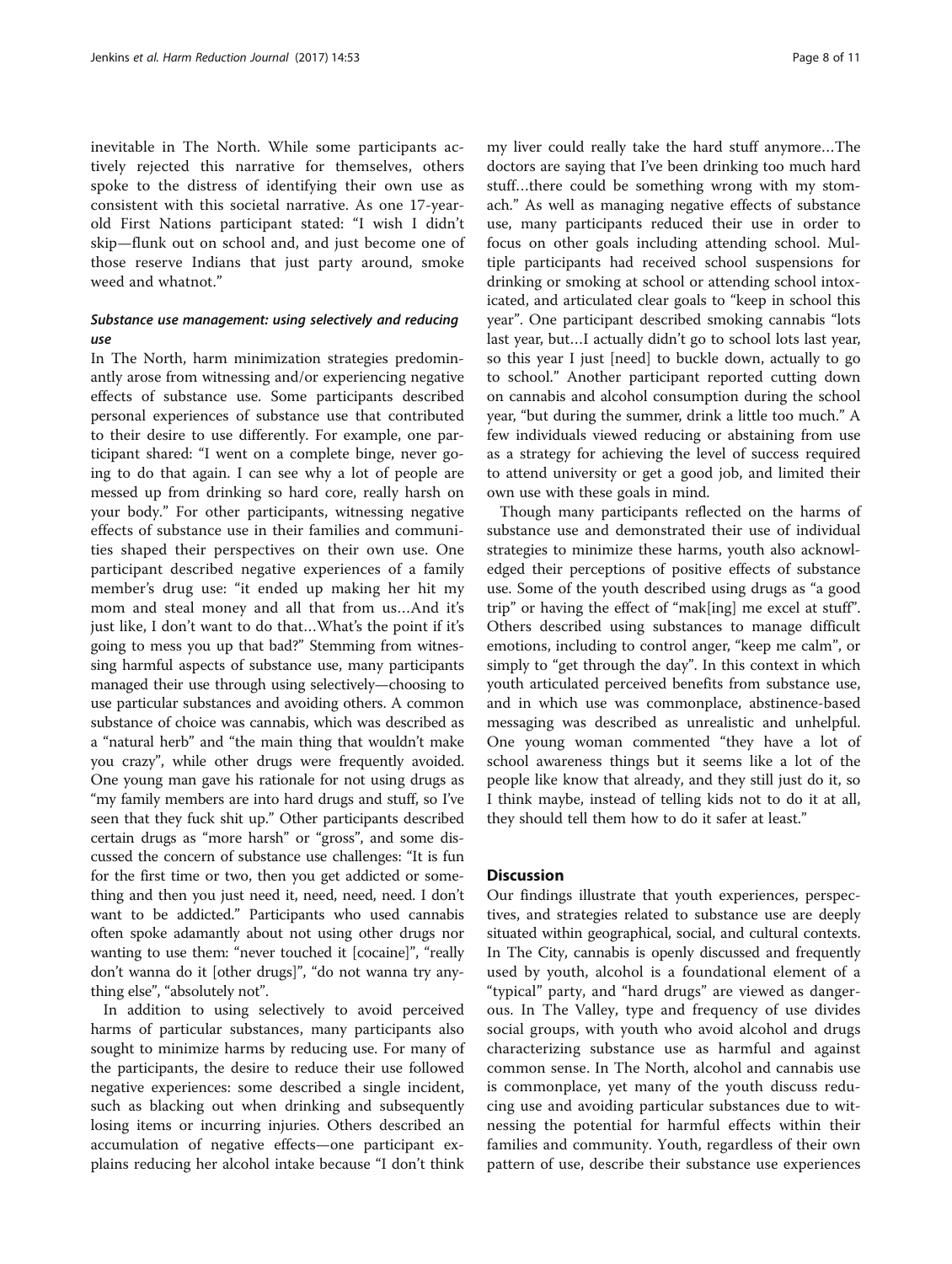and decisions in relation to the broader social context of their friends, peer groups, and community; youth variously describe their use as congruent with, or explicitly in contrast to, the dominant contextual experience in their communities.

The emergence of a shared narrative of substance use across youth interviews within each research site is consistent with the concept of "differentiated normalization", which emerged from a critical analysis of Measham, Newcombe, and Parker's [\[44](#page-10-0)] theory of normalization. While normalization suggests that drug use has shifted within youth culture from the fringe to the mainstream, differentiated normalization posits that individual substances and modalities of use become variously normalized within different geographic and social contexts [[45](#page-10-0)]. Differentiated normalization has been utilized within the youth substance use literature to frame the geographic differentiation of youth urban/rural substance use trends [\[46\]](#page-10-0) and to understand the impact of socio-political contexts within which particular substances, such as cannabis, become normalized within youth populations [[47\]](#page-10-0). In our study, youth descriptions of the context for substance use reveal both the differentiated normalization of substance use behaviours and perspectives within each community context, and demonstrate youth's awareness of the ways in which their individual experiences of substance use are shaped by particular geographic, socio-cultural, and political factors—for example, ways in which governmental policy and legislation is taken up in youth attitudes toward cannabis use in The City, or the ways in which a small town identity in The North informs youth characterization of substance use as an activity to counter boredom.

In addition to local contexts shaping the normalization of particular substance use trends, youth substance use perspectives and experiences in this study were also informed by the neoliberal conceptualization of individual responsibility for substance use and associated harms [[23\]](#page-10-0). In The City and The Valley, substance use was framed as a poor decision by both users and non-users, mirroring the "individual deficit" perspective frequently taken up in substance use education and public health messaging [\[19](#page-9-0)]. While peer influence was identified as a contextual factor for use in The Valley, youth-centred individual responsibility and decision-making, framing use and abstinence as personal choices as opposed to situationally and structurally mediated states [[48](#page-10-0)]. Further, in The North in particular, historical and ongoing colonialism impacted youth perspectives on their own use and the context of use in their community. O'Gorman [\[49\]](#page-10-0) argues that normalization of substance use not only occurs within geographic and socio-cultural contexts but also results from the intersectional context of class, race, and gender. It is through these complexities that substance use can be simultaneously normalized and positioned as deviant [[50\]](#page-10-0). In The North, one participant's expression of distress at "becom[ing] one of those reserve Indians" highlights the ways in which pervasive colonial narratives of substance use in First Nations communities have positioned contextually normalized patterns and types of substance use as deviant. In each of the three communities, youth experiences of substance use were contextualized within particular social and community norms, but were also informed by neoliberal and colonial framing of responsibility and blame for particular contexts of use.

Viewing youth substance use through a critical lens of differentiated normalization is crucial not only for framing the context of use for youth within the three communities in this study but also for understanding youth's strategies for minimizing harms. Youth in The City speak to selecting social events that were likely to involve use that was consistent with their own use patterns and preferences, and discussed limiting their frequency and type of substance use in accordance with their personal beliefs surrounding moderation. In The Valley, many participants described forming friendships that were perceived as protective from substance use harms; youth who did use frequently attempted to influence the substance use behaviours of others in what they viewed as a positive direction. Youth in The North also described selectively using particular substances as a harm minimization strategy for their own use; additionally, substance use reduction and moderation were frequently cited, with youth maintaining and shifting their personal limits based on their experiences and aspirations. In each of these settings, youth developed and maintained harm minimization approaches to their own substance use that allowed for the navigation of the contexts of substance use in accordance with their own beliefs and preferences. Many of the youth we interviewed described the perceived positive effects of substance use, including pleasure and enjoyment, and managing difficult emotions—yet also described the ways in which they engaged in "bounded consumption" supported by harm minimization strategies that limited their pleasure-seeking and balanced their use with other responsibilities and desires [\[24](#page-10-0), [51\]](#page-10-0).

# Conclusions

This study suggests that youth are actively engaging in strategies to minimize the harms of substance use within their local contexts—yet are doing so on an informal or ad hoc basis. The development and implementation of substance use programming that is informed by evidence from harm reduction approaches is needed in order to resonate with young people. Further, for harm reduction programing to be effective, it must also be informed by youth experiences [[21](#page-9-0)] and, as youth called for in this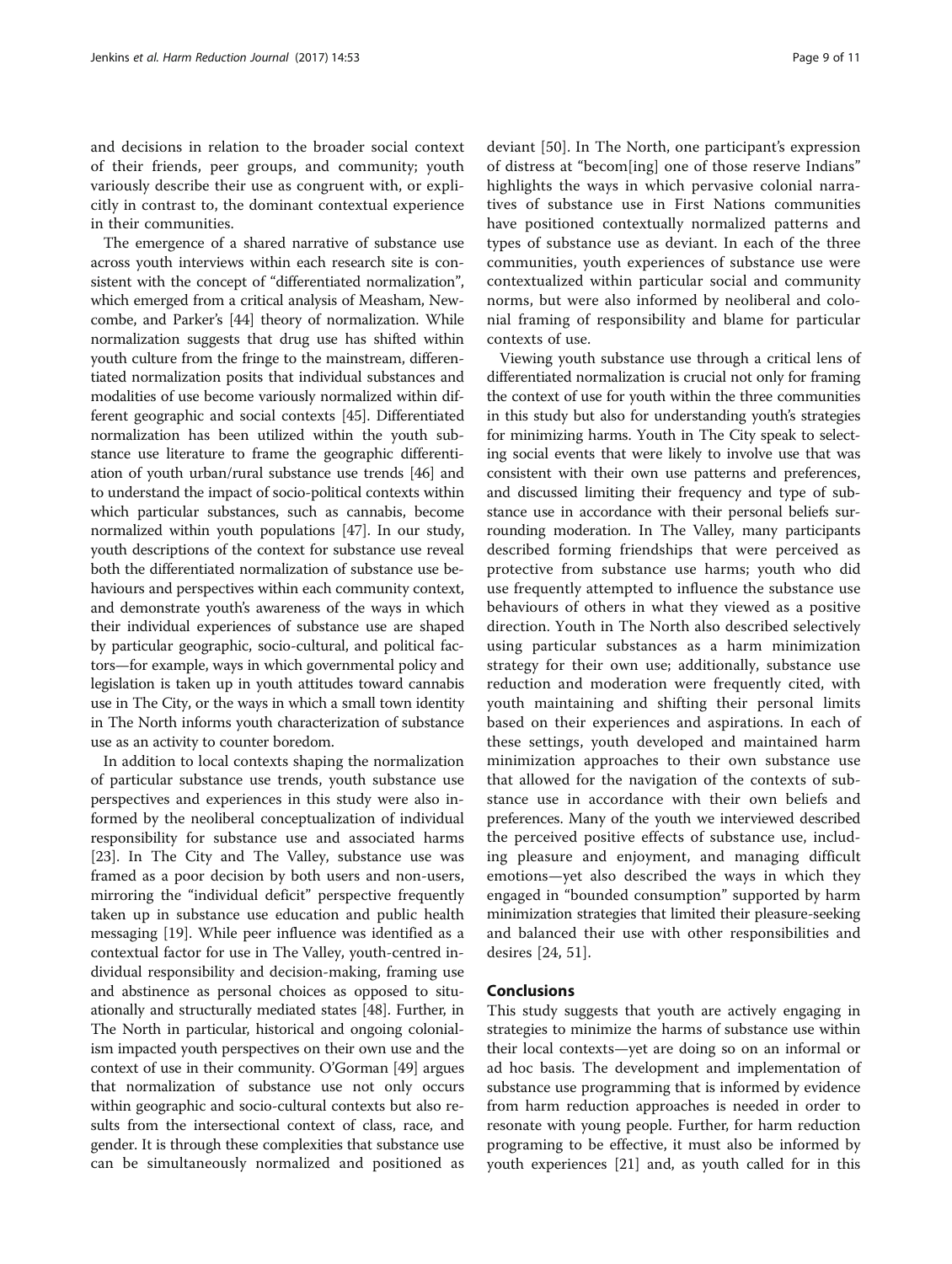<span id="page-9-0"></span>study, honesty. Multi-site analysis of findings across research sites in this study has illustrated the differences in the ways in which substance use is taken up by youth based on a range of individual and community factors. While some youth substance use approaches have sought cultural relevancy in programming, for example, for First Nations communities [[52\]](#page-10-0), content must also hold specific relevancy to young people's "actual attitudinal and behavioural norms", including types of substances used, patterns of use, and informal harm minimization strategies utilized by youth [\[53\]](#page-10-0). Harm reduction within a framework of culturally, socially, and geographically differentiated normalization, as supported by the findings from this study, holds the potential to speak directly to the ways in which youth use and manage their use and thereby support youth resilience and may reduce the possibility of harms associated with substance use.

### Acknowledgements

A special thank you to the youth who took the time to participate in this study and share their important insights. The research team also wishes to thank members of the three communities who generously provided time and resources to support the success of this project.

#### Funding

This study and article were made possible by the Canadian Institutes of Health Research (CIHR) (Grant MOP-120776). Trainee support was provided to AS through a SSHRC Master's Award.

#### Availability of data and materials

The data analysed in this current study is not publicly available due to it containing information that could compromise research participant privacy and consent, but are available from the corresponding author on reasonable request.

#### Authors' contributions

EKJ led the conceptualization, design, and project coordination for this analysis and contributed to the writing of this manuscript. AS contributed to the analysis and interpretation of data, and drafted the initial manuscript. RHS contributed to the analysis of data and writing of the manuscript. All authors read and approved the final manuscript.

#### Ethics approval and consent to participate

Ethics approval for this study was obtained from the University of British Columbia Behavioural Research Ethics Board, Reference #H12–00963. To protect privacy and support confidentiality, youth provided their own consent to participate, and did not require parent/guardian permission.

#### Consent for publication

Not applicable.

### Competing interests

The authors declare that they have no competing interests.

### Publisher's Note

Springer Nature remains neutral with regard to jurisdictional claims in published maps and institutional affiliations.

### Author details

<sup>1</sup>School of Nursing, University of British Columbia, T201-2211 Wesbrook Mall, Vancouver, British Columbia V6T 2B5, Canada. <sup>2</sup>Community Health Sciences, University of Calgary, 2500 University Drive NW, Calgary, Alberta T2N 1N4, Canada.

### Received: 8 June 2017 Accepted: 25 July 2017 Published online: 31 July 2017

#### References

- 1. World Health Organization. Global status report on alcohol and health 2014. 2014. [http://apps.who.int/iris/bitstream/10665/112736/1/9789240692763\\_](http://apps.who.int/iris/bitstream/10665/112736/1/9789240692763_eng.pdf) [eng.pdf.](http://apps.who.int/iris/bitstream/10665/112736/1/9789240692763_eng.pdf) Accessed 7 June 2017.
- 2. United Nations Office on Drugs and Crime. World drug report 2012. 2012. [https://www.unodc.org/documents/data-and-analysis/WDR2012/WDR\\_](https://www.unodc.org/documents/data-and-analysis/WDR2012/WDR_2012_web_small.pdf) [2012\\_web\\_small.pdf](https://www.unodc.org/documents/data-and-analysis/WDR2012/WDR_2012_web_small.pdf). Accessed 7 June 2017.
- 3. Health Canada. Summary of results: Canadian student tobacco, alcohol and drugs survey 2014–15. 2016. [https://www.canada.ca/en/health-canada/](https://www.canada.ca/en/health-canada/services/canadian-student-tobacco-alcohol-drugs-survey/2014-2015-summary.html) [services/canadian-student-tobacco-alcohol-drugs-survey/2014-2015](https://www.canada.ca/en/health-canada/services/canadian-student-tobacco-alcohol-drugs-survey/2014-2015-summary.html) [summary.html](https://www.canada.ca/en/health-canada/services/canadian-student-tobacco-alcohol-drugs-survey/2014-2015-summary.html). Accessed 7 June 2017.
- 4. Cavazos-Rehg PA, Housten AJ, Krauss MJ, Sowles SJ, Spitznagel EL, Chaloupka FJ, et al. Selected state policies and associations with alcohol use behaviors and risky driving behaviors among youth: findings from monitoring the future study. Alcohol Clin Exp Res. 2016;40:1030–6.
- 5. Patrick ME, Schulenberg JE. Prevalence and predictors of adolescent alcohol use and binge drinking in the United States. Alcohol Res Curr Rev. 2013;35: 193–200.
- 6. Nicol JJE, Yarema MC, Jones GR, Martz W, Purssell RA, MacDonald JC, et al. Deaths from exposure to paramethoxymethamphetamine in Alberta and British Columbia, Canada: a case series. Can Med Assoc J Open. 2015;3:83–  $90<sub>0</sub>$
- 7. Shore R. 'It's a really diverse population that's being affected': B.C. overdoses killing non-addicts, partiers. Vancouver Sun. 2017. [http://vancouversun.com/](http://vancouversun.com/news/local-news/its-a-really-diverse-population-thats-being-affected-overdoses-killing-non-addicts-partiers) [news/local-news/its-a-really-diverse-population-thats-being-affected](http://vancouversun.com/news/local-news/its-a-really-diverse-population-thats-being-affected-overdoses-killing-non-addicts-partiers)[overdoses-killing-non-addicts-partiers.](http://vancouversun.com/news/local-news/its-a-really-diverse-population-thats-being-affected-overdoses-killing-non-addicts-partiers) Accessed 7 June 2017.
- 8. Nelson S, Van Ryzin M, Dishion T. Alcohol, marijuana, and tobacco use trajectories from age 12 to 24 years: demographic correlates and young adult substance use problems. Dev Psychopathol. 2015;27:253–77.
- 9. Silins E, Horwood LJ, Patton GC, Fergusson DM, Olsson CA, Hutchison DM, et al. Young adult sequelae of adolescent cannabis use: an integrative analysis. Lancet Psychiatry. 2014;1:286–93.
- 10. Faggiano F, Minozzi S, Versino E, Buscemi D. Universal school-based prevention for illicit drug use (Review). Cochrane Database Syst Rev. 2014; 12:1–137.
- 11. Stigler MH, Neusel E, Perry C. School-based programs to prevent and reduce alcohol use among youth. Alcohol Res Heal. 2011;34:157–62.
- Braciszewski JM, Moore RS, Stout RL. Rationale for a new direction in foster youth substance use disorder prevention. J Subst Use. 2014;19:108–11.
- 13. Valenti M, Campetti R, Schoenborn N, Quinlain K, Dash K. Building evaluation capacity of local substance abuse prevention programs serving LGBQ populations. Eval Program Plann. 2017;63:101–8.
- 14. Marsiglia FF, Ayers SL, Baldwin-White A, Booth J. Changing Latino adolescents' substance use norms and behaviors: the effects of synchronized youth and parent drug use prevention interventions. Prev Sci. 2016;17:1–12.
- 15. Okamoto SK, Kulis S, Helm S, Lauricella M, Valdez JK. An evaluation of the Ho'ouna Pono curriculum: a pilot study of culturally grounded substance abuse prevention for rural Hawaiian youth. J Health Care Poor Undeserved. 2016;27:815–33.
- 16. Conrod JP, O'Leary-Barrett M, Newton N, Topper L, Castellanos-Ryan N, Mackie C, Girard A. Effectiveness of a selective, personality-targeted prevention program for adolescent alcohol use and misuse. JAMA Psychiatry. 2013;70:334–42.
- 17. McMorris BJ, Catalano RF, Kim MJ, Toumbourou JW, Hemphill SA. Influence of family factors and supervised alcohol use on adolescent alcohol use and harms: similarities between youth in different alcohol policy contexts. J Stud Alcohol Drugs. 2011;72:418–28.
- 18. Acier D, Kindelberger C, Chevalier C, Guibert E. "I always stop before I get sick": a qualitative study on French adolescents alcohol use. J Subst Use. 2015;20:262–7.
- 19. Midford R. Drug prevention programmes for young people: where have we been and where should we be going? Addiction. 2010;105:1688–95.
- 20. Bok M, Morales J. Harm reduction: dealing differently with adolescents and youth. J HIV/AIDS Prev Aduc Adolesc Child. 1999;3:87–99.
- 21. Harvey SA, McKay MT, Sumnall HR. Adolescents' reflections on school-based alcohol education in the United Kingdom: education as usual compared with a structured harm reduction intervention. J Subst Use. 2016;21:640–5.